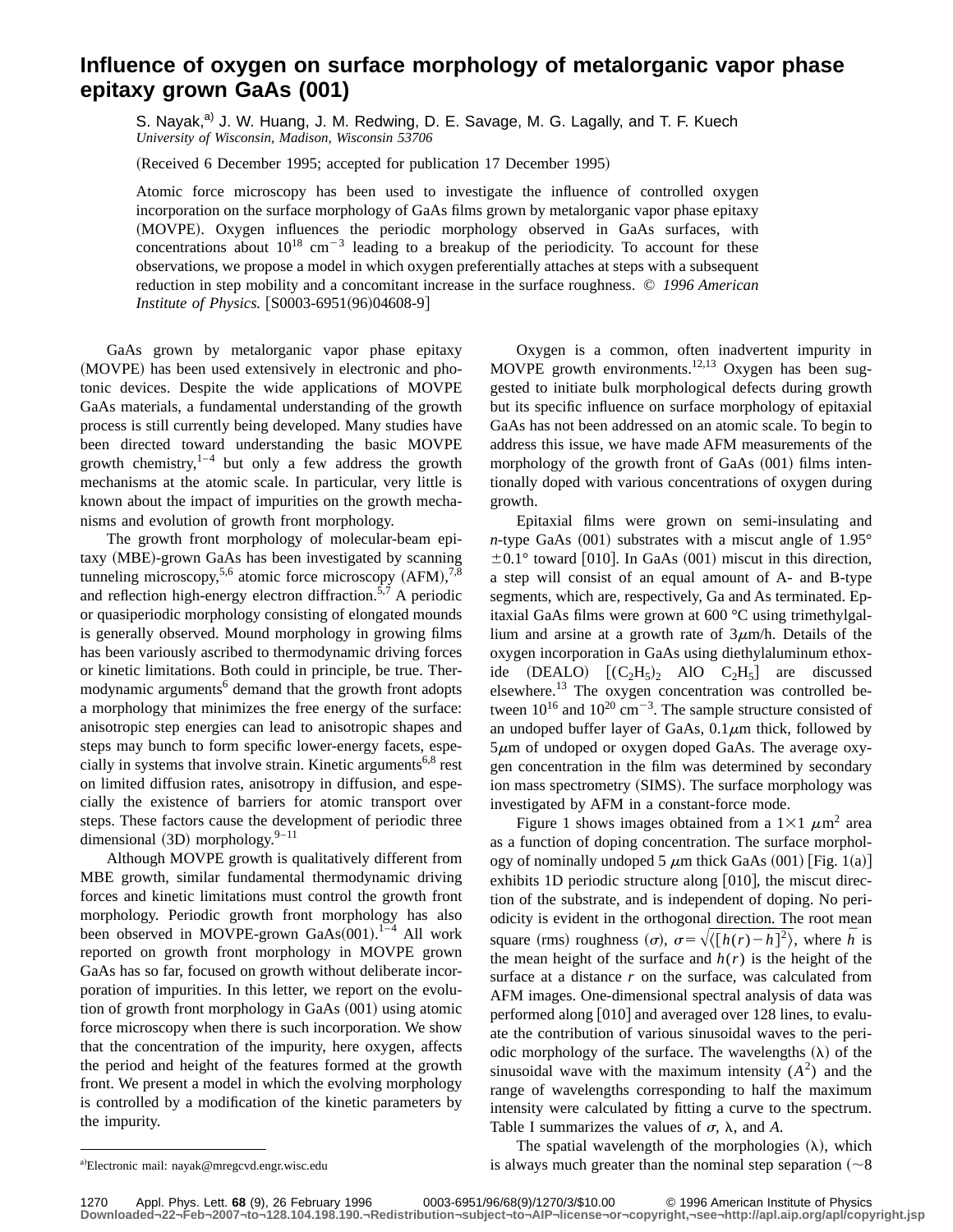

FIG. 1.  $1 \mu m \times 1 \mu m$  AFM images of oxygen doped GaAs; (a) nominally undoped, (b)  $10^{16}$ , (c)  $10^{18}$ , and (d)  $10^{20}$  cm<sup>-3</sup>. A periodic ripple structure in the miscut direction is established through step bunching for all but the highest doping levels. The ripple wavelength decreases as [O] increases. The 3D-cluster growth takes place at highest doping.

nm) of the substrate, decreases with increasing "bulk oxygen concentration" up to  $[O] \sim 10^{18}$  cm<sup>-3</sup>. At bulk oxygen concentrations above  $10^{18}$  cm<sup>-3</sup>, a breakdown of periodic morphological features is evident, indicating a disruption in the previous mode of epitaxial growth. An islandlike structure, as shown in Fig.  $1(d)$ , evolves.

The three principal observations of this study are:  $(1)$  the miscut direction and feature directions are the same, in agreement with other MOVPE studies;  $1-3$  (2) although the qualitative features of the surface morphology are not affected by a bulk O concentration of less than  $10^{19}$  cm<sup>-3</sup> quantitatively the spatial period of the surface morphology decreases and the rms value of the roughness increases as the  $O$  concentration increases; and  $(3)$  at bulk concentrations about  $10^{19}$  cm<sup>-3</sup> a new surface morphology, consisting of 3D clusters rather than ridges evolves.

Before suggesting a model to explain the observed behavior, we briefly evaluate the existing data in terms of possible thermodynamic or kinetic mechanisms. Both thermodynamic and kinetic arguments have been invoked.<sup>1-8</sup> In all the MOVPE data, $1-4$  including ours, the periodic morphology is aligned along whatever direction is chosen for the miscut. Although thermodynamic arguments can be made for stability of steps with a given orientation, it is difficult to make such arguments if the periodic morphology is always aligned with the miscut direction.

Kinetic limitations are much more credible causes for large-scale periodic morphology. On a very flat surface the nucleation is homogeneous in the sense that atoms must find each other on a terrace to form 2D islands. Islands separated by more than a diffusion length will be stable. If there subsequently exists a barrier for the downward motion over the island edges of atoms arriving on top of 2D islands, then a 3D ''mound'' morphology will evolve. If anisotropy in diffusion of atoms exists, then the mound structure is elongated along the fast diffusion direction and may form a periodic or

TABLE I. Surface rms roughness ( $\sigma$  in nm) and wavelength of periodic ( $\lambda$  in nm) surface structure in 1 $\mu$ m thick GaAs(001) with several concentrations of O are shown. The  $\lambda$  and amplitude (A in nm) are shown up to  $10^{18}$  cm<sup>-3</sup> [O] in GaAs. The breakdown of periodic structure at higher oxygen concentrations makes analysis not meaningful there.

|                                         | [O] in GaAs $\text{(cm}^{-3})$ |                      |                    |                      |                    | Nominally      |
|-----------------------------------------|--------------------------------|----------------------|--------------------|----------------------|--------------------|----------------|
|                                         | $10^{20}$                      | $2.6 \times 10^{19}$ | $3 \times 10^{18}$ | $2.6 \times 10^{17}$ | $2 \times 10^{16}$ | undoped        |
| $\sigma(1 \mu m \times 1 \mu m)$        | $37.2 \pm 10$                  | $5.91 \pm 1.0$       | $0.98 \pm 0.1$     | $0.58 \pm 0.1$       | $0.55 \pm 0.1$     | $0.62 \pm 0.1$ |
| $\sigma$ (5 $\mu$ m $\times$ 5 $\mu$ m) | $56.7 \pm 10$                  | $24.19 \pm 10$       | $2.09 \pm 1.0$     | $1.21 \pm 0.2$       | $0.90 \pm 0.2$     | $0.76 \pm 0.1$ |
| $\lambda$ at max. $A^2$                 |                                |                      | 30.8               | 40.6                 | 46.1               | 56.2           |
| max. A                                  |                                |                      | 1.41               | 1.73                 | 1.90               | 2.21           |
| $\lambda$ at $(A^2/2)$                  |                                |                      | $25 - 44$          | $32 - 60$            | $38 - 55$          | $44 - 72$      |

Appl. Phys. Lett., Vol. 68, No. 9, 26 February 1996 Nayak et al. 1271

**Downloaded¬22¬Feb¬2007¬to¬128.104.198.190.¬Redistribution¬subject¬to¬AIP¬license¬or¬copyright,¬see¬http://apl.aip.org/apl/copyright.jsp**